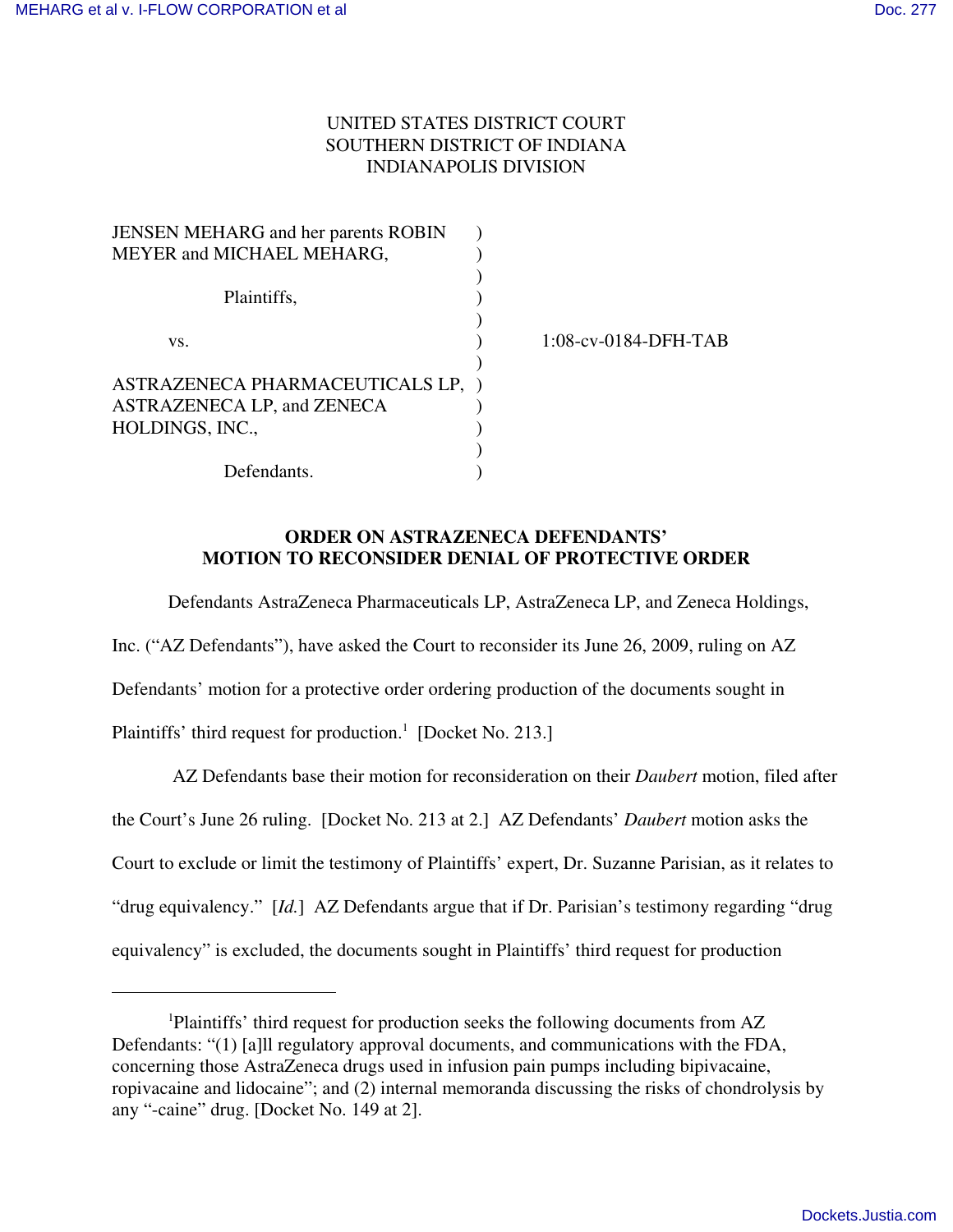relating to drugs other than Sensorcaine are not relevant. [*Id*. at 1-2.]

Plaintiffs answer that the proper standard regarding AZ Defendants' production of the requested documents is discoverability. [Docket No. 230 at 2.] Plaintiffs note that the Court expressly rejected AZ Defendants' relevancy and undue burden arguments in light of Dr. Parisian's report as well as Dr. Geller's testimony and the medical literature. [*Id*. at 6.] Additionally, Plaintiffs contend that AZ Defendants' motion to reconsider is not the proper remedy as the evidence AZ Defendants rely on in their *Daubert* motion was available to AZ Defendants while briefing their motion for protective order. [*Id*.] Plaintiffs point out that a motion to reconsider cannot be used to "provide the movant with a second-bite at the apple," or to expand upon prior arguments with evidence that was available to the movant during previous briefing. [*Id*. at 6.]

A motion to reconsider an order is procedurally permissible "when there is newly discovered evidence." *Harrington v. City of Chicago*, 433 F.3d 542, 546 (7th Cir. Ill. 2006). Motions to reconsider can not be used to present "evidence that could have been presented" prior to the original order being entered. *Obriecht v. Raemisch*, 517 F.3d 489, 494 (7th Cir. 2007). Rule 59(e) places a burden on the movant to "clearly establish" the grounds for amending a previous order. *Harrington,* 433 F.3d at 546. AZ Defendants assert a motion to reconsider is proper in light of their *Daubert* motion which relies, in part, on information obtained during Dr. Parisian's deposition that occurred after briefing on the June 26 Order was closed. [Docket No. 230 at 2.]

Neither party contests that the central issue in this dispute is "[w]hat notice AZ Defendants had, and when." [Docket No. 213 at 2; Docket No. 230 at 1.] Plaintiffs argue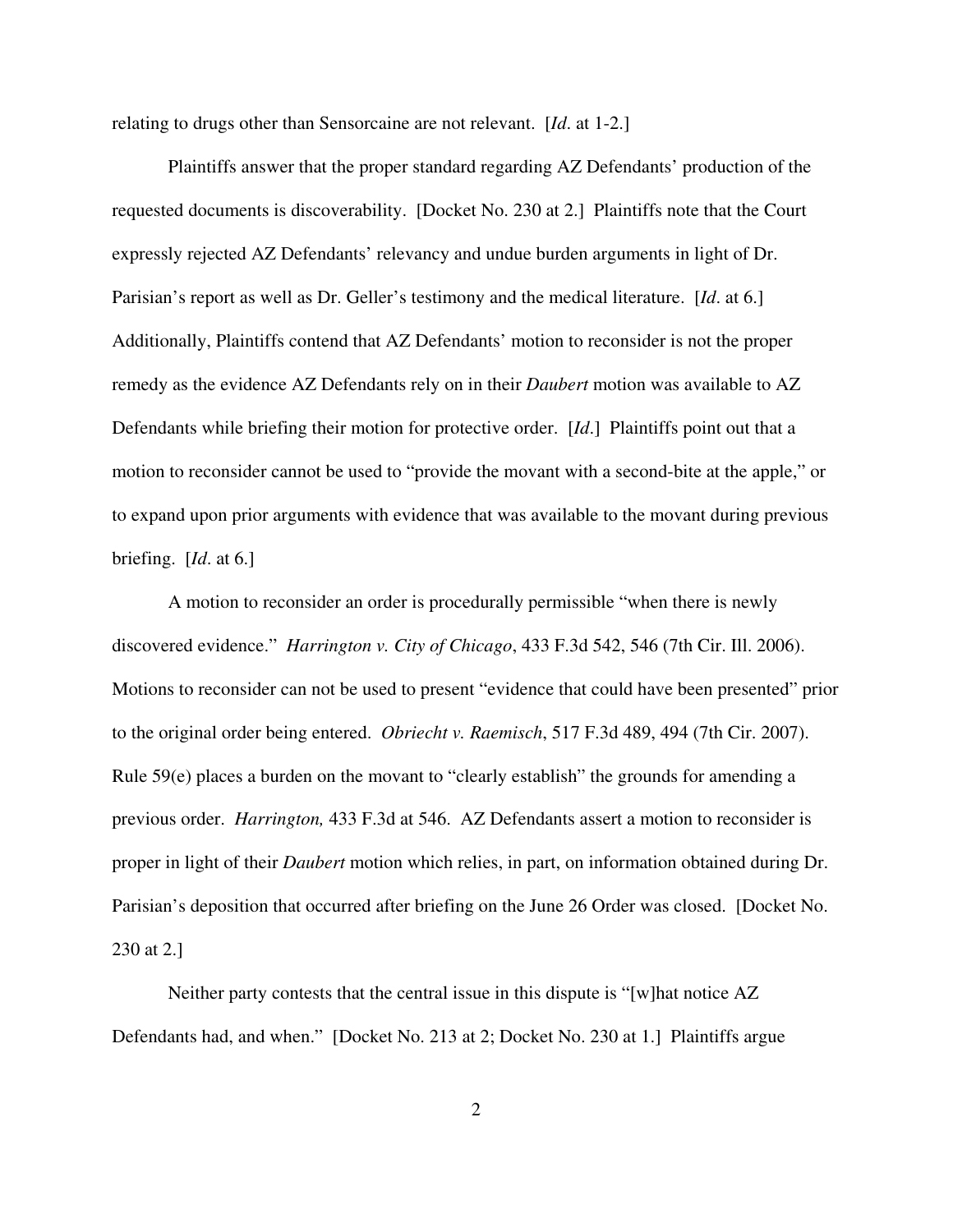information sought in their third request for production bears on what notice AZ Defendants may have had regarding potential danger of the local anesthetic Sensorcaine, and that the relevancy of this information outweighs AZ Defendants' burden of production. To support relevancy, Plaintiffs offer the testimony of Dr. Parisian, Dr. Geller, medical literature, and the recent deposition of AstraZeneca regulatory expert Dr. Thomas Garvey. [Docket 230 at 3-4.] Although AZ Defendants dispute Dr. Parisian's credibility, for purposes of discoverability, Plaintiffs have met the low hurdle of relevancy.

In support of their contention on reconsideration that Plaintiffs' requests are unduly burdensome, AZ Defendants cite Joseph F. Fedgchin's testimony that a preliminary search of a "small subset" of Plaintiffs' discovery requests returned approximately 11,000 documents. [Docket No. 213 at 1.] AZ Defendants propose that this large number could be reduced by restricting Plaintiffs' requested production to AZ Defendants "global safety database." [Docket No. 242 at 6]. Additionally, AZ Defendants continue to rely on their relevancy arguments to demonstrate the Plaintiffs' requested production is unduly burdensome. The Court rejected this argument previously and the AZ Defendants have failed to set forth a sufficient basis to reconsider this conclusion. Restricting Plaintiffs' requested production to AZ Defendants' "global safety database" is overly limiting. As such, AZ Defendants have failed on reconsideration to demonstrate with specificity how Plaintiffs' third request for production is unreasonably cumulative, unduly burdensome or could be obtained from a more convenient source.

Accordingly, the documents sought by Plaintiffs in their third request for production are discoverable. The Court recognizes AZ Defendants' renewed concern that Plaintiffs have

3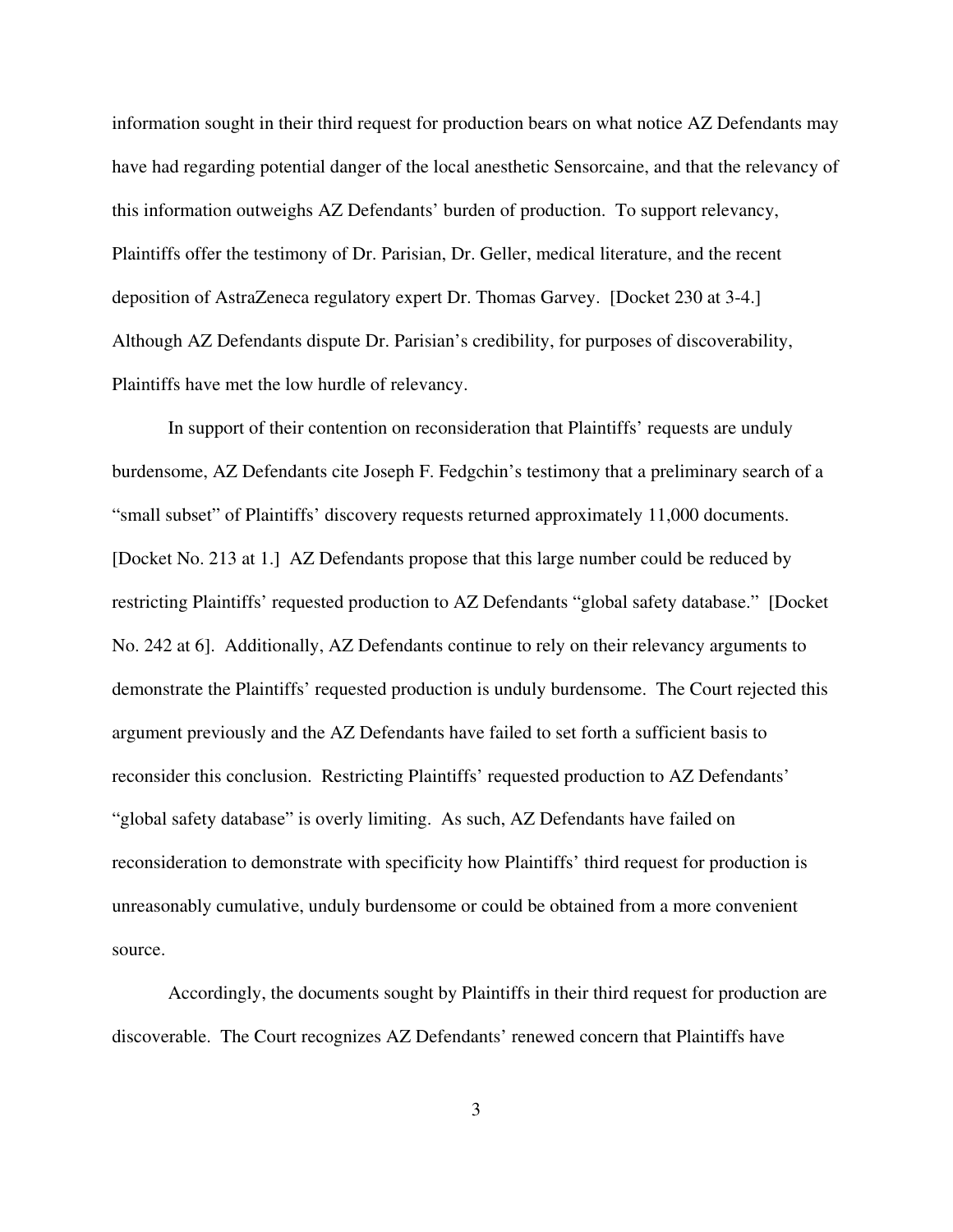requested the same information in different places and thus the Court reasserts that AZ Defendants need only produce the information to Plaintiffs once. AZ Defendants shall produce the documents sought in the third request for production within 30 days of the date of this order. AZ Defendants' motion to reconsider denial of protective order [Docket No. 213] is denied.

Dated: 09/14/2009

 $2.132$ 

 Tim A. Baker United States Magistrate Judge Southern District of Indiana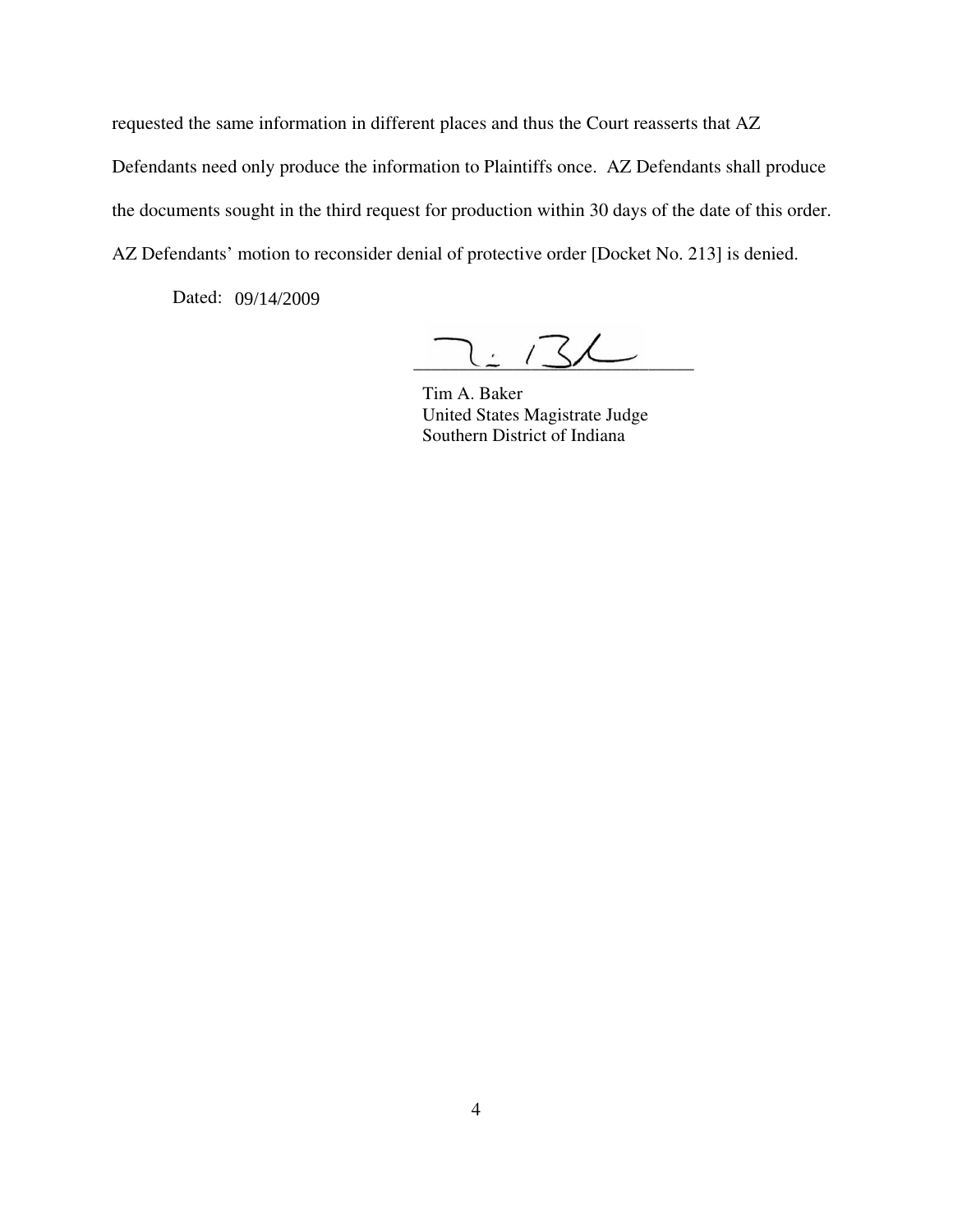## Copies to:

Arend J. Abel COHEN & MALAD LLP aabel@cohenandmalad.com

Geoffrey M. Coan WILSON ELSER MOSKOWITZ EDELMAN & DICKER, LLP geoffrey.coan@wilsonelser.com

John J. Cord JANET JENNER & SUGGS LLC jcord@medlawlegalteam.com

Dina M. Cox LEWIS & WAGNER dcox@lewiswagner.com

Jessica Benson Cox ICE MILLER LLP jessica.cox@icemiller.com

John P. Daly Jr. COHEN & MALAD LLP jdaly@cohenandmalad.com

Elizabeth J. Doepken COHEN & MALAD LLP edoepken@cohenandmalad.com

Audra Jae Ferguson-Allen ICE MILLER LLP audra.ferguson-allen@icemiller.com

Amy K. Fisher ICE MILLER LLP amy.fisher@icemiller.com

James J. Freebery IV McCARTER & ENGLISH, LLP jfreebery@mccarter.com

Bonnie L. Gallivan ICE MILLER LLP gallivan@icemiller.com

Robert L. Gauss ICE MILLER LLP gauss@icemiller.com

Jeff S. Gibson COHEN & MALAD LLP jgibson@cohenandmalad.com

Charles P. Goodell Jr GOODELL DEVRIES LEECH & DANN LLP cpg@gdldlaw.com

Jeffrey H. Horowitz KAYE SCHOLER LLP jhorowitz@kayescholer.com

Robert K. Jenner JANET JENNER & SUGGS LLC rjenner@medlawlegalteam.com

Brian Ketterer JANET JENNER & SUGGS, LLC bketterer@medlawlegalteam.com

Maynard Kirpalani WILSON ELSER MOSKOWITZ EDELMAN & DICKER, LLP maynard.kirpalani@wilsonelser.com

Gregory L. Laker COHEN & MALAD LLP glaker@cohenandmalad.com

Irwin B. Levin COHEN & MALAD LLP ilevin@cohenandmalad.com